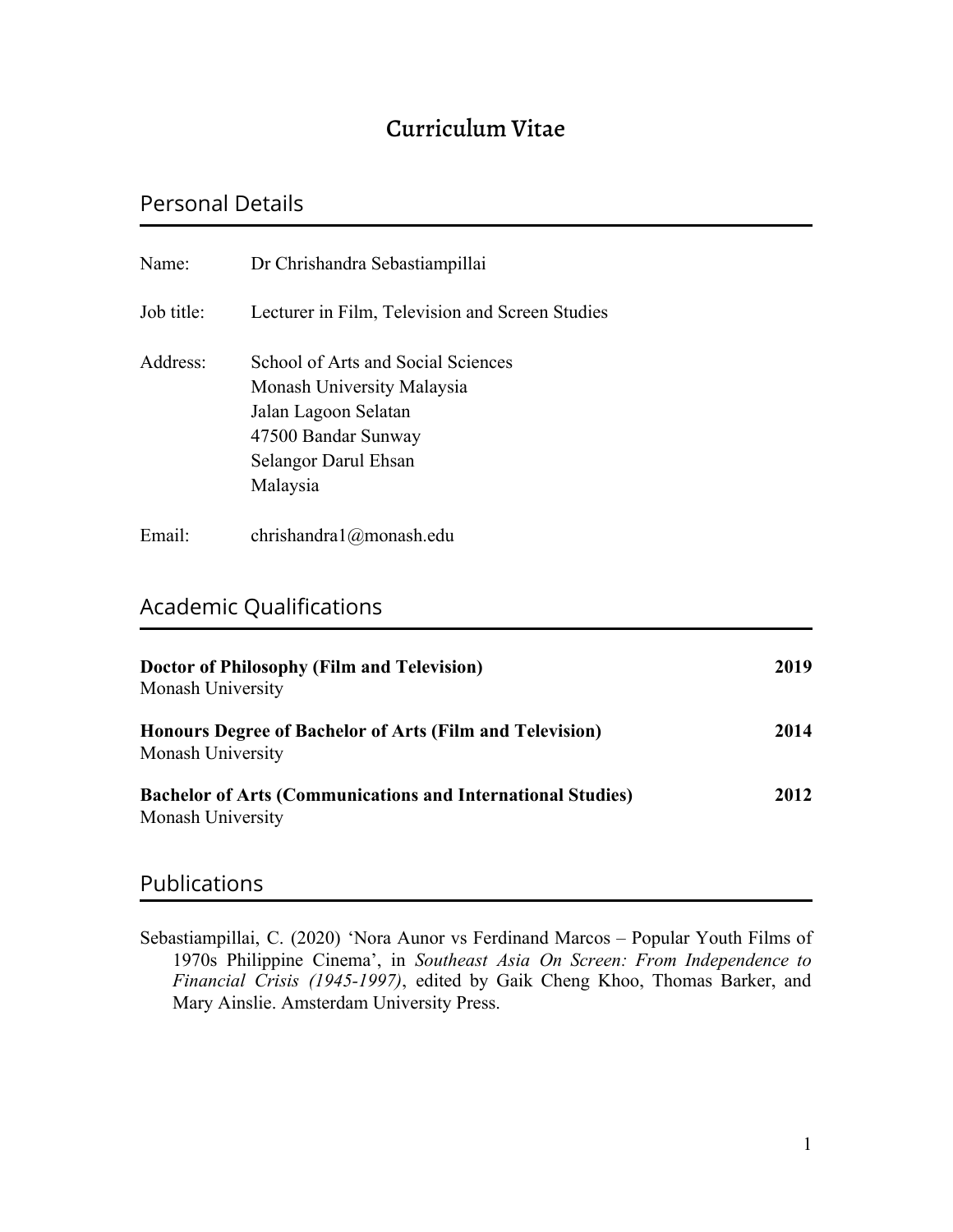- Sebastiampillai, C. 'Crazy Rich Eurasians White Enough to be Acceptable, Asian Enough to be an Asset, in *Celebrity Studies Journal Special Issue on Starring Asia: Asian Stardom and Celebrity*.
- Sebastiampillai, C. 'One More Second Chance: Loveteam Longevity and Utility in the Era of the Television Studio', in *Film Stardom in Southeast Asia*, edited by Jonathan Driskell. Edinburgh University Press.

## Conference papers

#### **Film Stardom in Southeast Asia Workshop**

24th & 25th November 2016, Monash University Malaysia. 'One More Second Chance: Loveteam longevity and utility in the era of the television studio'.

### **British Association of Film, Television and Screen Studies 5th Annual Conference (BAFTSS)**

20th - 21st April 2017, University of Bristol, United Kingdom. 'The Romance Genre and Loveteams in Philippine Cinema'.

### **The 10th International Convention of Asia Scholars (ICAS),**

20th - 23rd July 2017, Chiang Mai, Thailand. *'*Of Martyred Women and Crying Men: Gender in Popular Philippine Loveteam Films'*.*

### **Starring Asia Conference**

2nd – 4th December 2019, Deakin University, Australia 'Crazy Rich Eurasians: White enough to be acceptable, Asian enough to be an asset'.

## Teaching

### **Lecturer**

January 2021 - present, Monash University Malaysia.

#### **Sessional Lecturer**

March 2020 - November 2020, Monash University Malaysia.

#### **Part time Lecturer**

August 2019 - December 2019, Sunway University.